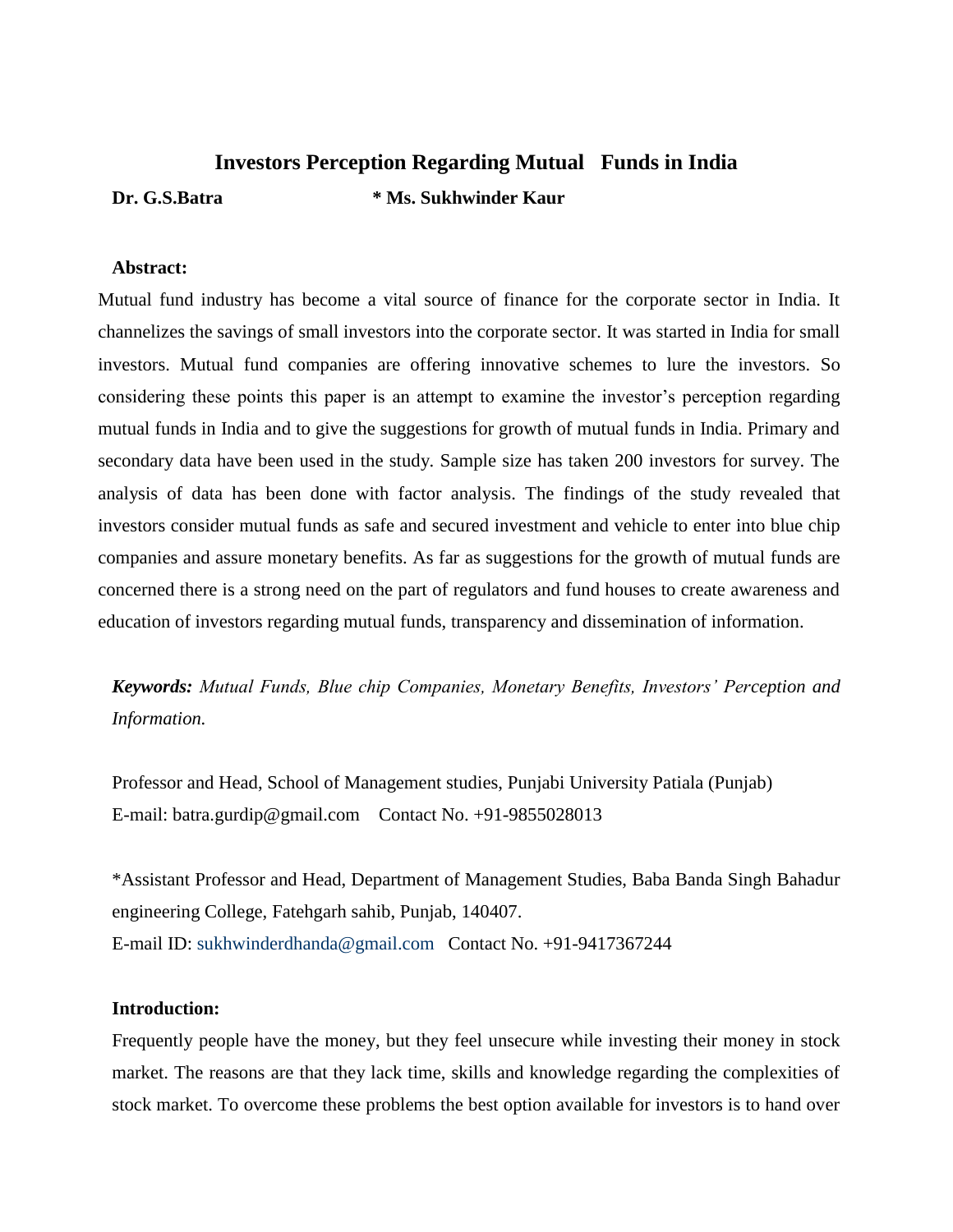this job to professional fund managers. Mutual funds provide a mechanism to invest in the stock market without knowing the complexities of stock market. The reasons for selecting the AMC (Asset Management Company) involve efficient management, liquidity, diversification of risk and safety of investment. The members of the AMC are highly experienced, professional and talented person. The mutual fund manager keeps constant watch on financial markets and adjusts the portfolio to achieve the highest returns. Thus Mutual fund provides a mechanism to small investors to invest in blue chip companies.

Mutual fund companies collects the savings from small investors they make the big corpus of these funds and then they invest these funds in a diversified portfolios of ten to twenty companies. For these services, mutual funds companies charges only nominal fee. Mutual fund companies issue the units to investors according to their share of investment. Mutual funds offer close ended and open ended schemes. Close ended schemes have some stipulated time period that is normally between 3 to 15 years. Open ended schemes are available for subscription during the all time period. These are further available in growth, income, balanced, ELSS, FMCG, ETF, gold fund and sector specific.

Mutual funds have started in India in 1964. The first scheme which was launched in India was Unit Scheme 1964. UTI has the monopoly over the mutual fund industry up to 1987. In 1987, Government institutes were allowed to start mutual funds operations. In 1993, it was opened for private sector. In that year SEBI has made the regulations on mutual funds. These regulations were further revised in the year 1996. Today there are near about 42 mutual funds companies operated in India. Moreover government is doing every effort to promote the mutual funds in India. In 1999 it has exempted the all dividend incomes in the hands of investors fully tax free. Mutual fund industry is doing every effort to attract the investors to invest in mutual funds by offering innovative schemes. Moreover, Investors have great expectations from mutual funds. So this paper is an attempt to know the investors perception regarding mutual funds and to give suggestions for growth of mutual funds in India.

#### **Literature review:**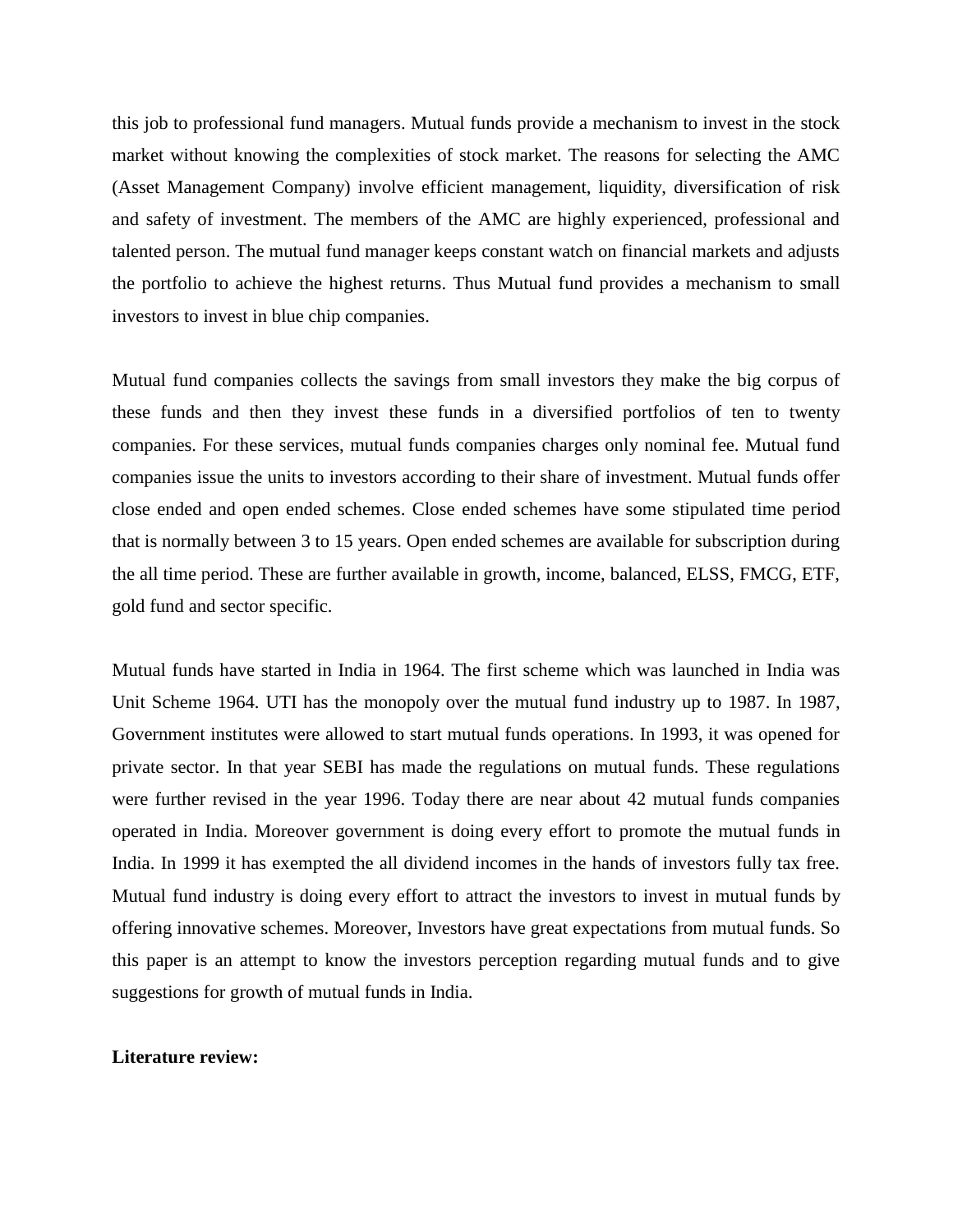**Das et al (2008)** identified the preferences of investors look for in investment products. They have taken the sample size of 100 investors from two metros of Orissa state. They have used Chi-Square, Two way Anova, Rank correlation, t test, Z-test and Kendall's Concordance test for the analysis of data. On the basis of Anova the study find that investors have significant differences in the pattern of investment with respect to their age and there has no difference in the investment pattern on the basis of level of education. They concluded that majority of investors like to invest in insurance followed by mutual funds. And 68% investors like to invest in LIC as compared to ICICI. **Rao and Prashar (2010)** identified the factors affecting perception of investors towards mutual funds. They have conducted the study in three states namely: Rajasthan, Gujarat and Madhya Pradesh. Sample size has taken 400 investors. The data has been analyzed with the Factor analysis. They have extracted the different factors from different states. From Madhya Pradesh the most important among them are monetary, investors expectation followed by benefits and infrastructure, Schemes NAV followed by promotional measures and miscellaneous. From Gujarat the most important among them are monetary and schemes NAV, return, risk followed by image and benefits followed by investment preference and advertisement. From Rajasthan the most important among them are promotional tools and benefits, NAV and monetary, Risk and return followed by Investors preference and Miscellaneous. **Das (2011)** analyzed the influence of demographic factors on mutual funds, factors influencing the mutual funds. He has also examined the problems in mutual funds and factors affecting investors' perceptions. He has collected the data through questionnaire, from the period June-July 2011, from 250 small investors of Assam. He has applied percentage method, cross tabulation and chi- square method for analysis. The study found that majority of the respondents are males and the maximum investors belonged to the age between 35-45 years. He further found that there has a significant relationship between gender and investor satisfaction. But there has no significant relationship between age, education, amount of investment and income with that of satisfaction. Investors invest in mutual funds for tax benefits followed by high returns, safety, regular incomes and liquidity. He found the managers lack experience. **Gupta and et. al, (2011)** examined the investor's perception regarding mutual funds and fixed deposits and they have also evaluated the relation between mutual funds and occupation of the investors. Sample size of the study has taken 100 investors and the data has been analyzed with Z test and Chi- square test. The findings of the study revealed that 88 % of investors are willing to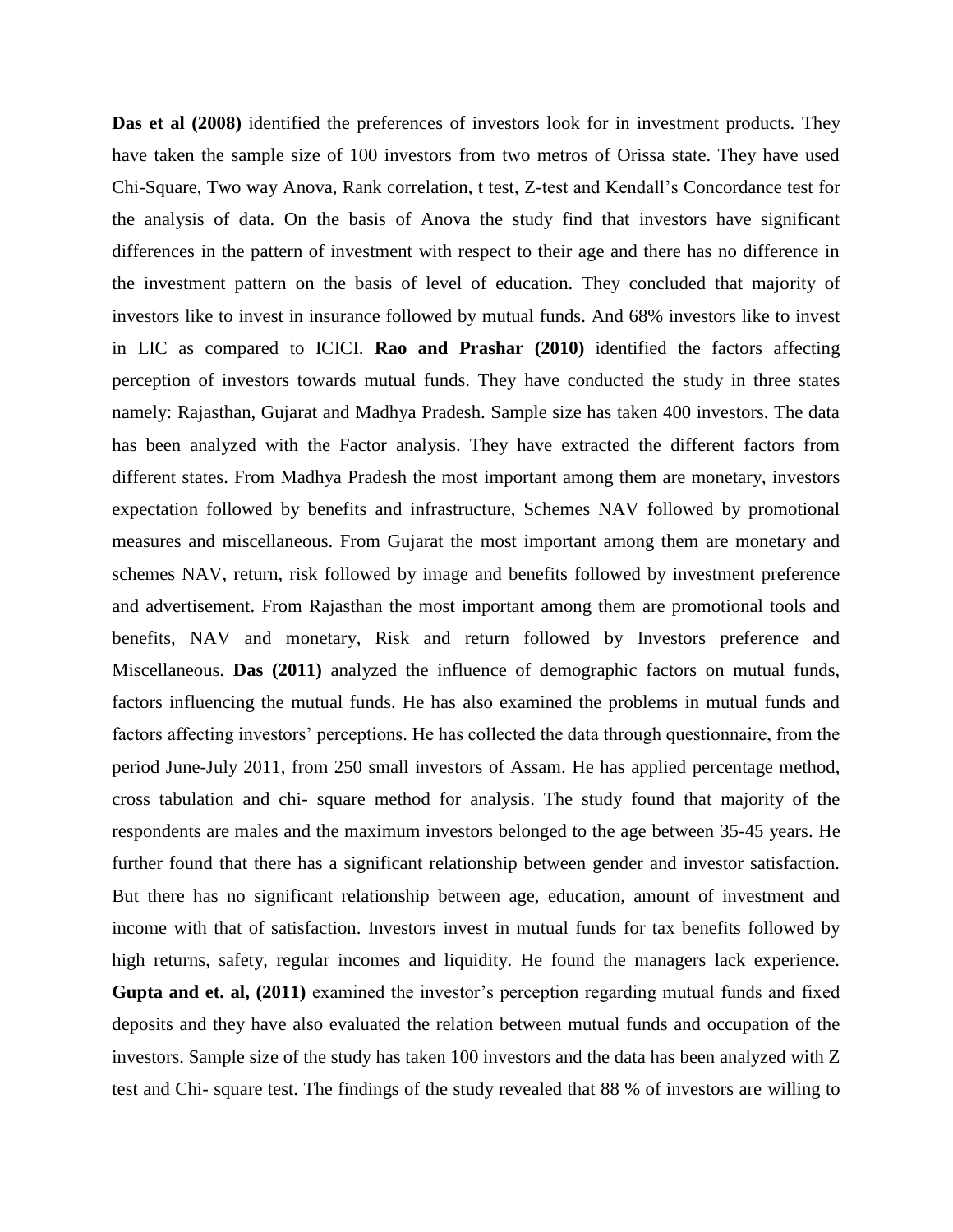invest in mutual funds. Z test showed that mutual funds are not more significant than fixed deposits and the investment done in near future in mutual fund is not statistically significant. **Saini, Anjum and Saini (2011)** evaluated the investor's awareness and perception regarding mutual funds in India and to know the growth and major deficiencies in the working of mutual funds in India. They have taken the sample of 200 investors by using stratified sampling. They have analyzed the data through Chi-Square test. The major findings of the study revealed that investors invested in the mutual funds for tax benefits followed by high return and safety. Age has significant relation with the factors that can win back the investors' confidence. They found that investors choose a scheme for investment on the basis of past performance, stability of returns and past dividends. **Sharma (2012)** analyzed the investor's perspectives towards investment in mutual funds. She has also examined the factors that may affect the selection of mutual funds schemes. She has conducted a survey on 250 investors. She has analyzed the data through mean, SD, correlation and factor analysis. The study has found the benefits which emerge out from investment and it has grouped into three categories on the basis of factor analysis. The first category has related to fund related attributes. Second has related to monetary benefits provided by the funds and the last category has related to sponsor related attributes. **Singh (2012)** conducted a study to analyze the impact of various demographic factors on investor's attitude towards mutual funds and to find out the factors which leads for selection of mutual funds by using Chi Square test. He has conducted this study on 250 investors. He has found that there is no association between age, occupation and attitude towards mutual funds. But there is an association between sex, income, educational qualifications and attitude towards mutual funds. As far as the benefits of the mutual funds are concerned, return potential and liquidity have been perceived to be most attractive by investors, followed by flexibility, transparency and affordability. **Vyas (2012**) evaluated the forms of investment, mode of investment preferred by investors. He has also examined the investor's knowledge of risk and preference over switching of funds by using Chi-Square test, Pearson's correlation, mean and median. He has taken 363 investors for the analysis of the data. He found that investors preferred investment in gold followed by bank deposits, Life insurance schemes and post office schemes. Investors preferred lump sum investment as compare to that of SIP. There has a significant relationship between occupation of investors and mode of investment. Majority of the investors have the knowledge of risk factors in mutual funds. Investors switched the investment only for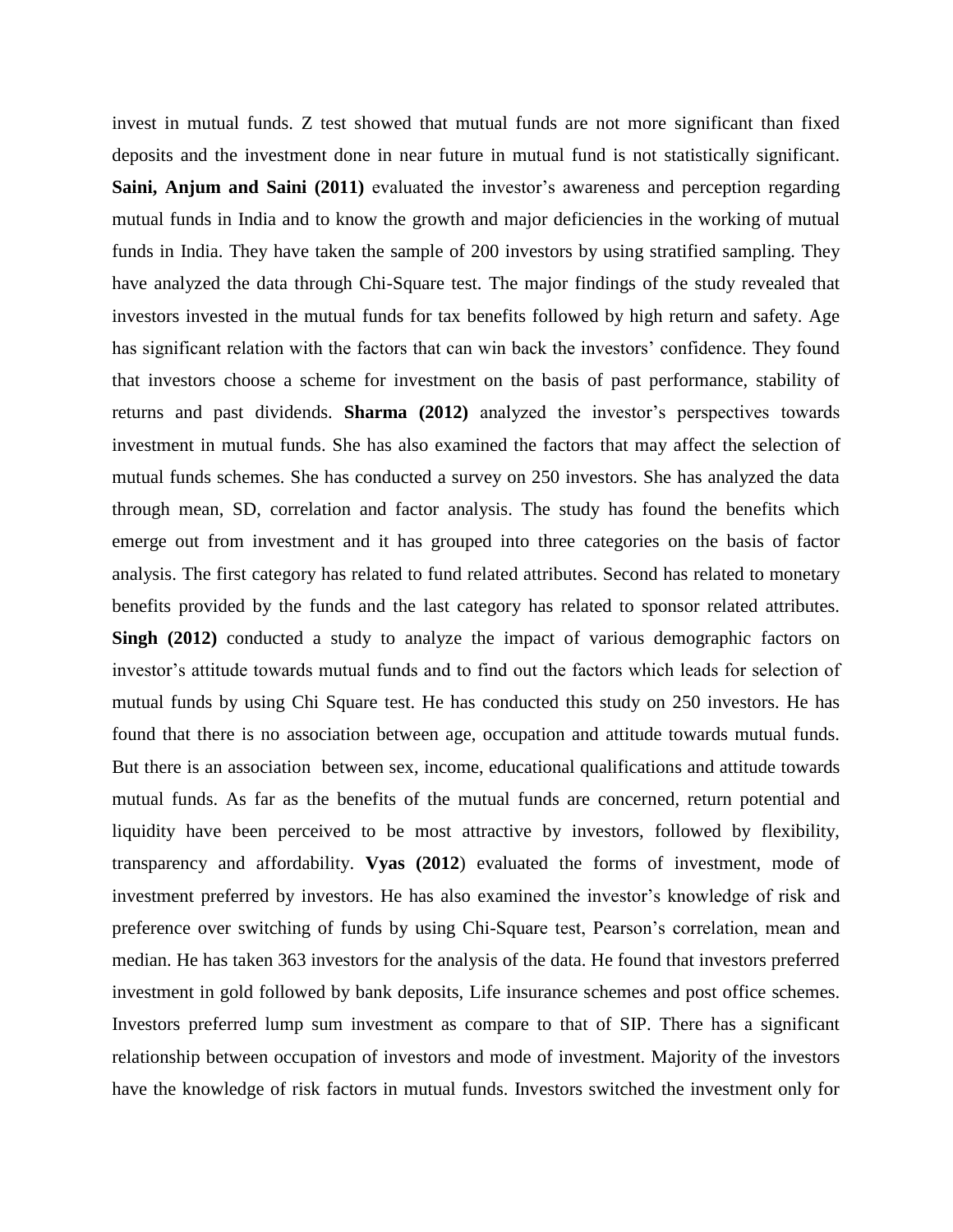the sake of profitability and investors preferred existing schemes for investment and they preferred to invest in equity schemes. **Palanivelu and Chandrakumar (2013)** identified the preferred investment avenues among the salaried people of Namakkal Taluk. They have taken 100 salaried people for survey. The study has found that salaried class in the above stated region was not aware about the equity, bond, stock market and debentures. All the age group people preferred insurance followed by bank deposits. They suggested that there is a strong need to create the awareness among the people of that region regarding various investment avenues.

# **Objectives of the study:**

- 1. To know the investors perception regarding mutual funds as an investment tool.
- 2. To give the suggestions for growth of mutual funds in India

## **Research Methodology:**

Both Primary and secondary data has been used in this study. Primary data has been collected with the help of five point Likert scale questionnaire. Secondary data has been taken from various journals, magazines and websites related to mutual funds. Sample size has been taken 200 investors. Sampling area has been taken Ludhiana stock exchange, Delhi stock exchange and investors available in private and public sector mutual funds. The analysis of data has been done with the help of factor analysis.

#### **Analysis and Findings of the study:**

**Exploratory Factor analysis:** Factor analysis is a data reduction technique. The first condition to apply factor analysis is that there should be significant correlation between the variables. In this study all the variables had showed a significant correlation. This provides an adequate basis for proceeding to next level.

#### **Table-I**

# **KMO and Bartlett's Test**

| Kaiser-Meyer-Olkin Measure of Sampling        |          |
|-----------------------------------------------|----------|
| Adequacy.                                     | .772     |
| Bartlett's Test of Sphericity<br>Approx. Chi- |          |
| Square                                        | 1584.774 |
| Df                                            | 55       |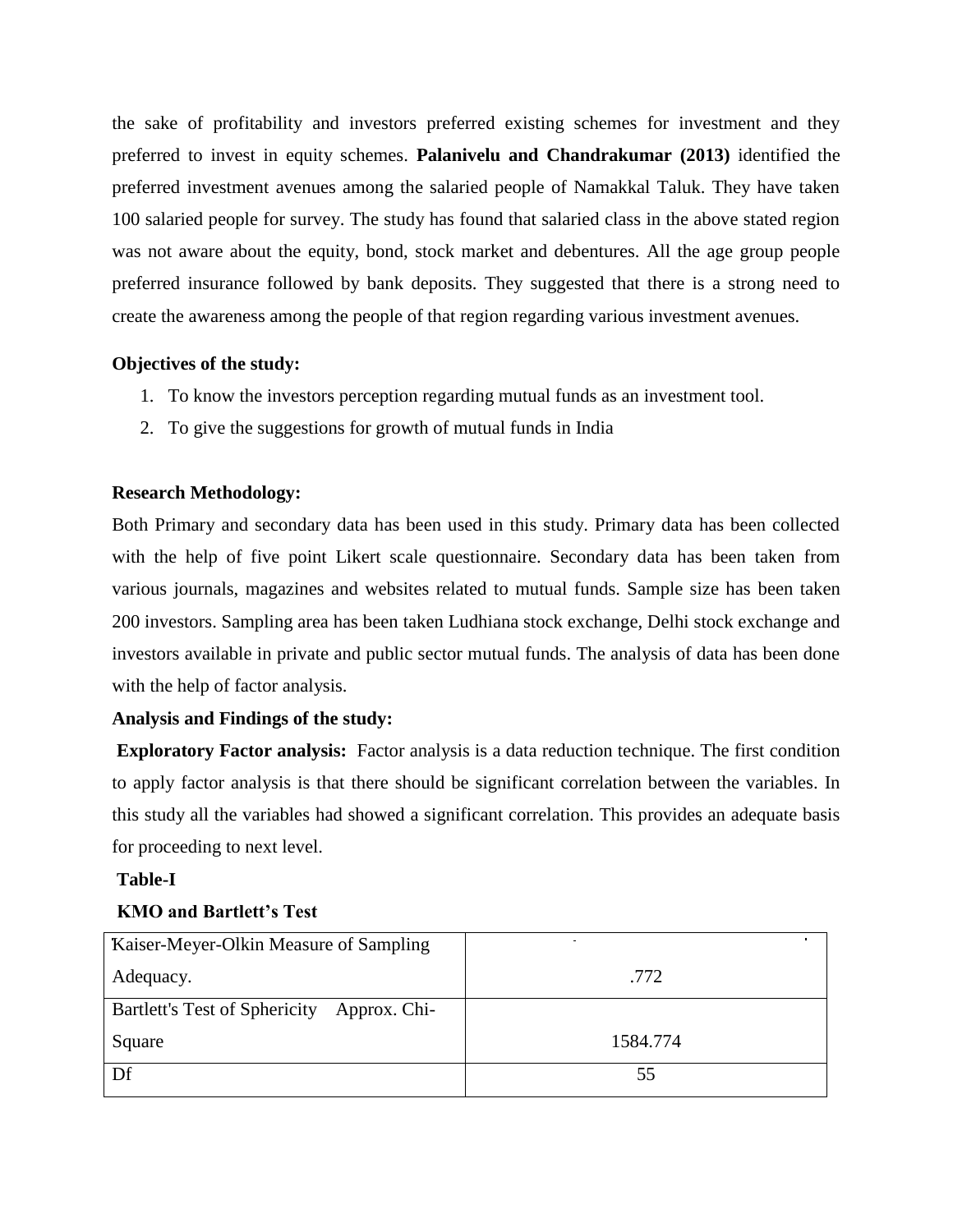The next step is to assess the overall significance of correlation matrix with Bartlett's test.

**Bartlett's Test of Sphericity**: it is used to examine that population correlation is an identity matrix. Diagonals are ones and Off-diagonals are zeros. A significant result (Sig.  $< 0.05$ ) indicates matrix is not an identity matrix; i.e., the variables do relate to one another enough to run a meaningful EFA. In this research overall correlation is significant at 0.000 levels which are 1584.774. The other is overall test is measure of sampling adequacy.

**Kaiser-Meyer-Olkin Measure of Sampling Adequacy**: it is an index, used to examine the appropriateness of factor analysis. If it is between 0.5 to 1 than it is appropriate. If it is below 0.5 it may not be appropriate. In this study it is .772>0.5. To assess the importance of each component, Eigen values have been used in selecting the number of factors. In this study we choose the three factors which represent 62% variance of all components and having Eigen value more than one.

## **Table-II**

## **Communalities**

| Components                                    | Initial | <b>Extraction</b> |
|-----------------------------------------------|---------|-------------------|
| to earn ret on idle resources                 | 1.000   | .577              |
| provision for uncertain future                | 1.000   | .490              |
| to meet the cost of inflation                 | 1.000   | .511              |
| to generate specified money for specific goal | 1.000   | .546              |
| to avail tax benefits                         | 1.000   | .191              |
| MF involves less risk                         | 1.000   | .967              |
| MF involves less transaction cost             | 1.000   | .966              |
| MF ensures liquidity.                         | 1.000   | .665              |
| MF ensure transparency                        | 1.000   | .553              |
| one can enter into blue chip co. with MF      | 1.000   | .663              |
| MFs are suitable for small investors.         | 1.000   | .664              |
|                                               |         |                   |

Extraction Method: Principal Component Analysis.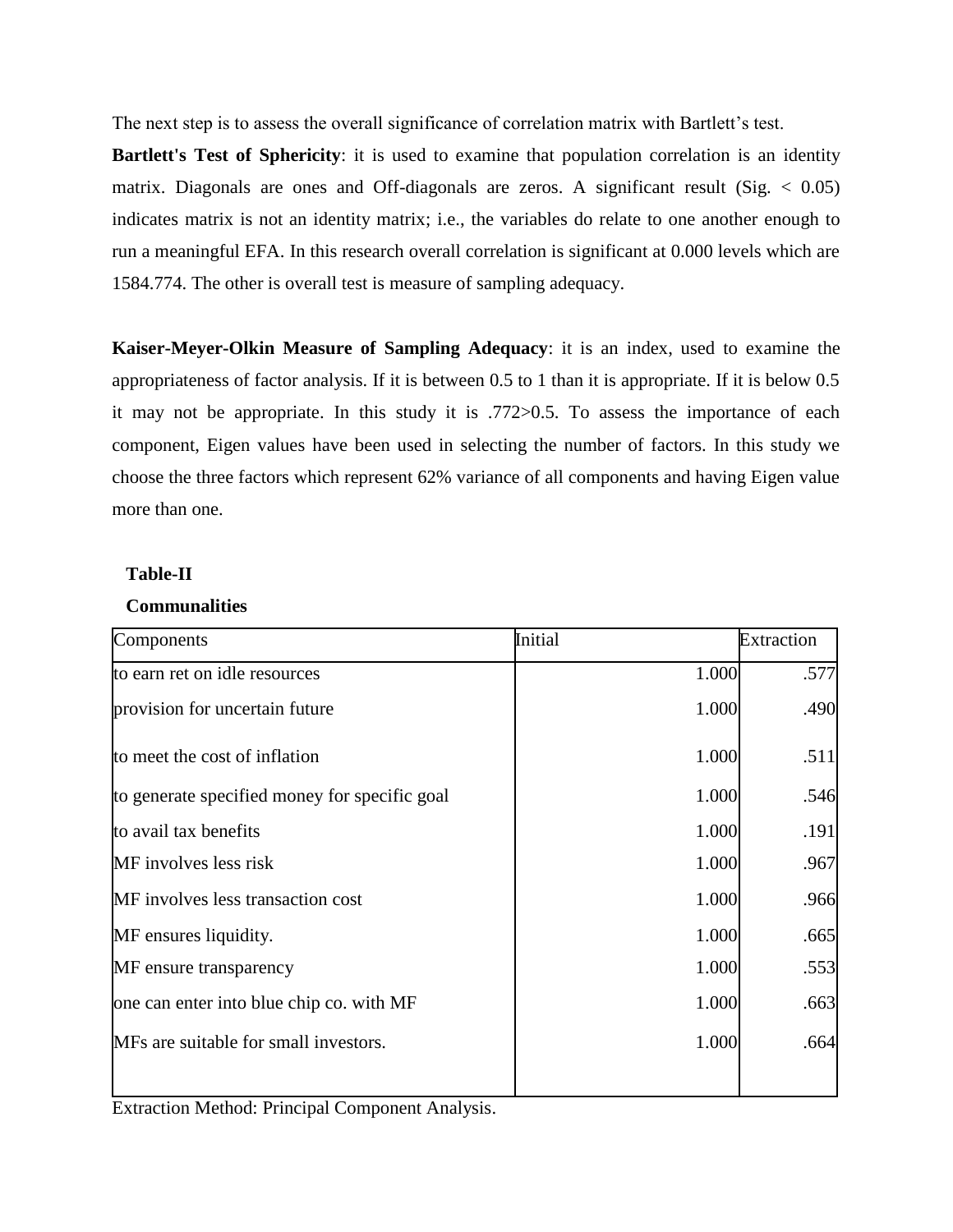Communality is the extent to which an item correlates with all other items. Higher communalities are better. If communalities for a particular variable is low (between 0.0-0.4), then that variable will struggle to load significantly on any factor. In the above table one statement has shown value less than 0.4.this variable has failed to load on any factor.

## **Table-III**

| Compo            |                      |         |        | Extraction Sums of Squared Rotation Sums of Squared |             |                |          |             |        |
|------------------|----------------------|---------|--------|-----------------------------------------------------|-------------|----------------|----------|-------------|--------|
| Nent             | Initial Eigen values |         |        | Loadings                                            |             |                | Loadings |             |        |
|                  |                      |         |        |                                                     |             |                |          |             |        |
|                  |                      | %of     |        |                                                     | %of         |                |          | %of         |        |
|                  |                      | Varianc | Cumula |                                                     |             | Varianc Cumula |          | Varianc     | Cumula |
|                  | Total                | e       | tive % | Total                                               | $\mathbf e$ | tive %         | Total    | $\mathbf e$ | tive % |
| $\mathbf{1}$     | 3.938                | 35.802  | 35.802 | 3.938                                               | 35.802      | 35.802         | 2.432    | 22.111      | 22.111 |
| $\mathbf{2}$     | 1.709                | 15.534  | 51.337 | 1.709                                               | 15.534      | 51.337         | 2.270    | 20.637      | 42.748 |
| 3                | 1.147                | 10.427  | 61.764 | 1.147                                               | 10.427      | 61.764         | 2.092    | 19.016      | 61.764 |
| $\overline{4}$   | .965                 | 8.773   | 70.537 |                                                     |             |                |          |             |        |
| $\mathfrak s$    | .698                 | 6.344   | 76.880 |                                                     |             |                |          |             |        |
| 6                | .643                 | 5.843   | 82.723 |                                                     |             |                |          |             |        |
| $\boldsymbol{7}$ | .591                 | 5.371   | 88.095 |                                                     |             |                |          |             |        |
| $8\,$            | .506                 | 4.602   | 92.697 |                                                     |             |                |          |             |        |
| 9                | .432                 | 3.924   | 96.621 |                                                     |             |                |          |             |        |
| 10               | .370                 | 3.363   | 99.984 |                                                     |             |                |          |             |        |
| 11               | .002                 | .016    | 100.00 |                                                     |             |                |          |             |        |
|                  |                      |         |        |                                                     |             |                |          |             |        |

# **Total Variance Explained**

Extraction Method: Principal Component Analysis.

Table-III has shown that only three components have shown Eigen value more than one. These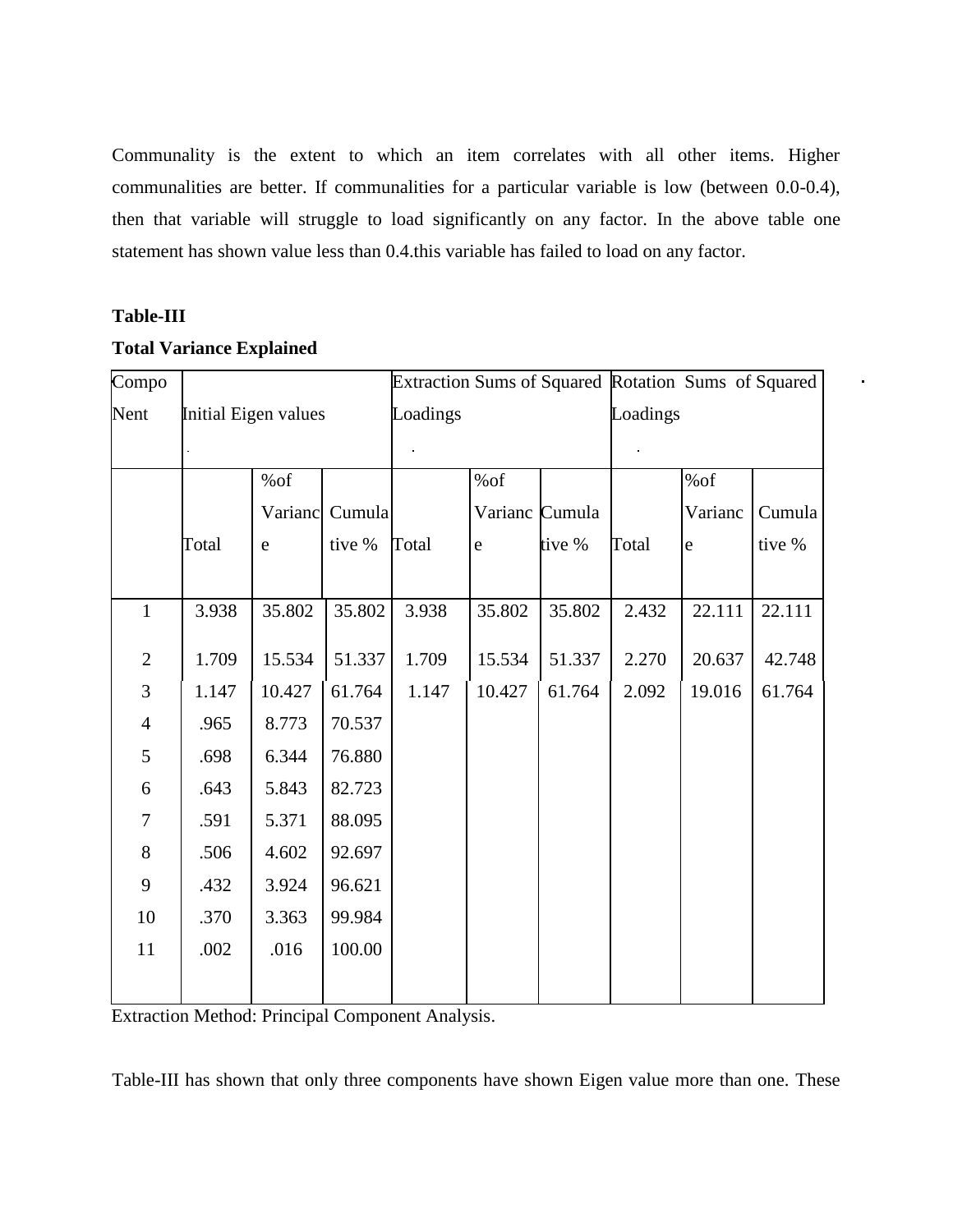three variables explained the 62% variance which is more than 60%.in Unrotated loading first factor has explained 35.802% variance and 15.53 and 10.427% explained by second and third variable respectively. Then Varimax method has used to redistribute the variance so that the factor loading pattern and percentage of variance of the factors is different. So in the above table rotated loading has different from unrotated components.

## **Table-IV**

## **Component Matrix (a)**

|                                               | Component    |                |      |
|-----------------------------------------------|--------------|----------------|------|
| <b>Components</b>                             | $\mathbf{1}$ | $\overline{2}$ | 3    |
| to earn ret on idle resources                 |              | .594           |      |
| provision for uncertain future                | 574          |                |      |
| to meet the cost of inflation                 | .515         |                |      |
| to generate specified money for specific goal | .559         |                |      |
| to avail tax benefits                         |              |                |      |
| MF involves less risk                         | .709         | $-.623$        |      |
| MF involves less transaction cost             |              | $.711-.618$    |      |
| MF ensures liquidity.                         | .779         |                |      |
| MF ensure transparency                        | .701         |                |      |
| one can enter into blue chip co. with MF      | .609         |                |      |
| MFs are suitable for small investors.         | .567         |                | .584 |

Extraction Method: Principal Component Analysis.

a 3 components extracted.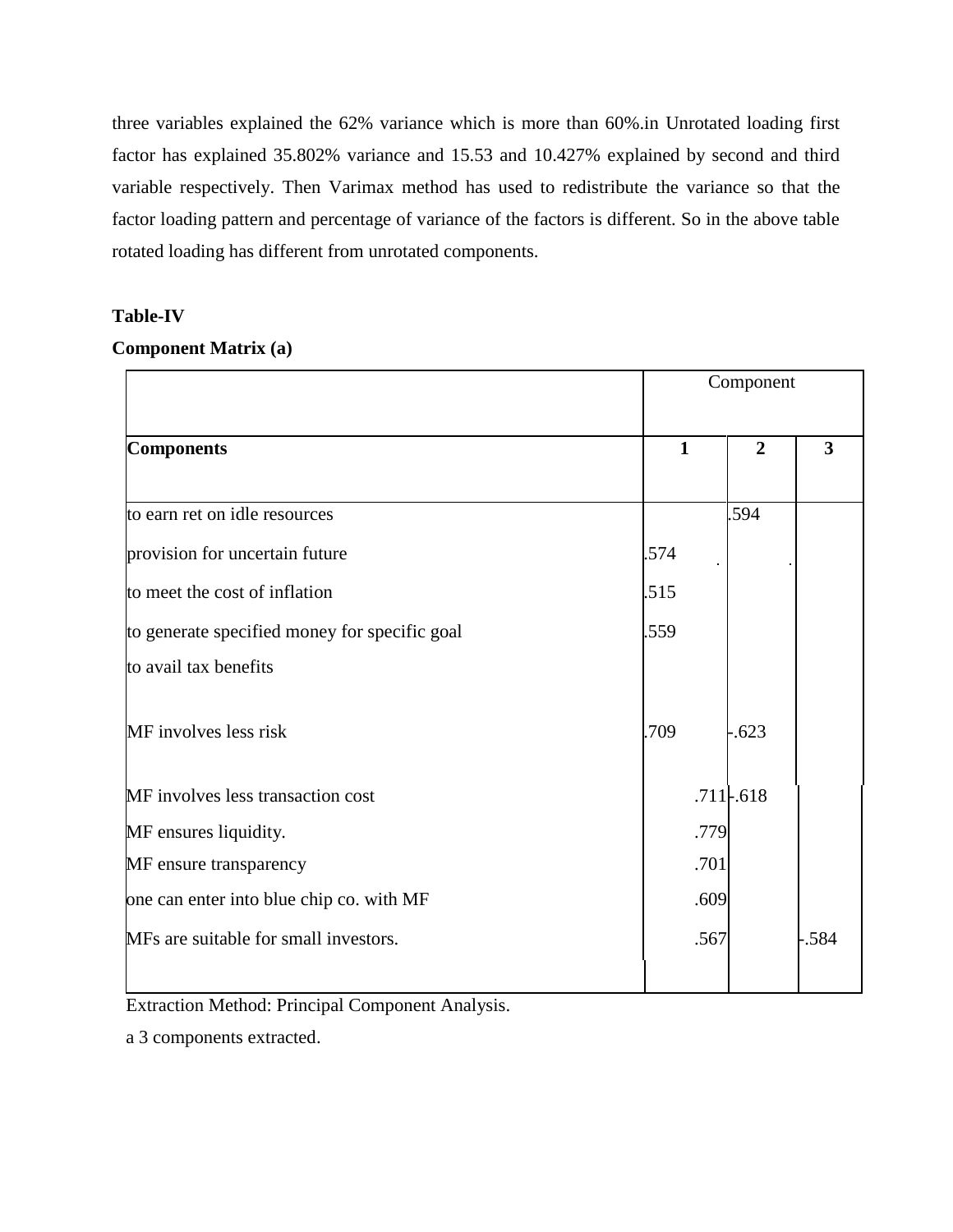# **Table-V**

# **Rotated Component Matrix**

|                                               | Component |      |      |
|-----------------------------------------------|-----------|------|------|
|                                               | 1         |      | R    |
|                                               |           |      |      |
| to earn ret on idle resources                 |           |      | .751 |
| provision for uncertain future                |           |      | .625 |
| to meet the cost of inflation                 |           |      | .685 |
| to generate specified money for specific goal |           |      | .646 |
| to avail tax benefits                         |           |      |      |
| MF involves less risk                         | .970      |      |      |
| MF involves less transaction cost             | .969      |      |      |
| MF ensures liquidity.                         | .591      |      |      |
| MF ensure transparency                        |           | .602 |      |
| one can enter into blue-chip co. with MF      |           | .783 |      |
| MFs are suitable for small investors.         |           | .796 |      |
|                                               |           |      |      |

Extraction Method: Principal Component Analysis. Rotation Method: Varimax with Kaiser Normalization. a. Rotation converged in 5 iterations.

In rotated matrix. Variable 6, 7, 8 significantly loaded on first factor. Variables 9, 10, 11 significantly loaded on second factor and variables 1,2,3,4 significantly loaded on factor three. Overall three factors have been extracted from the above variables. On the basis of above variables following names are given to factors:

1.Mutual funds are Safe and secured.

- 2.Mutual funds are transparent, Beneficial and provide entry into blue chip companies
- 3.Utilization of Idle resources to beat the uncertain future/ monetary benefits.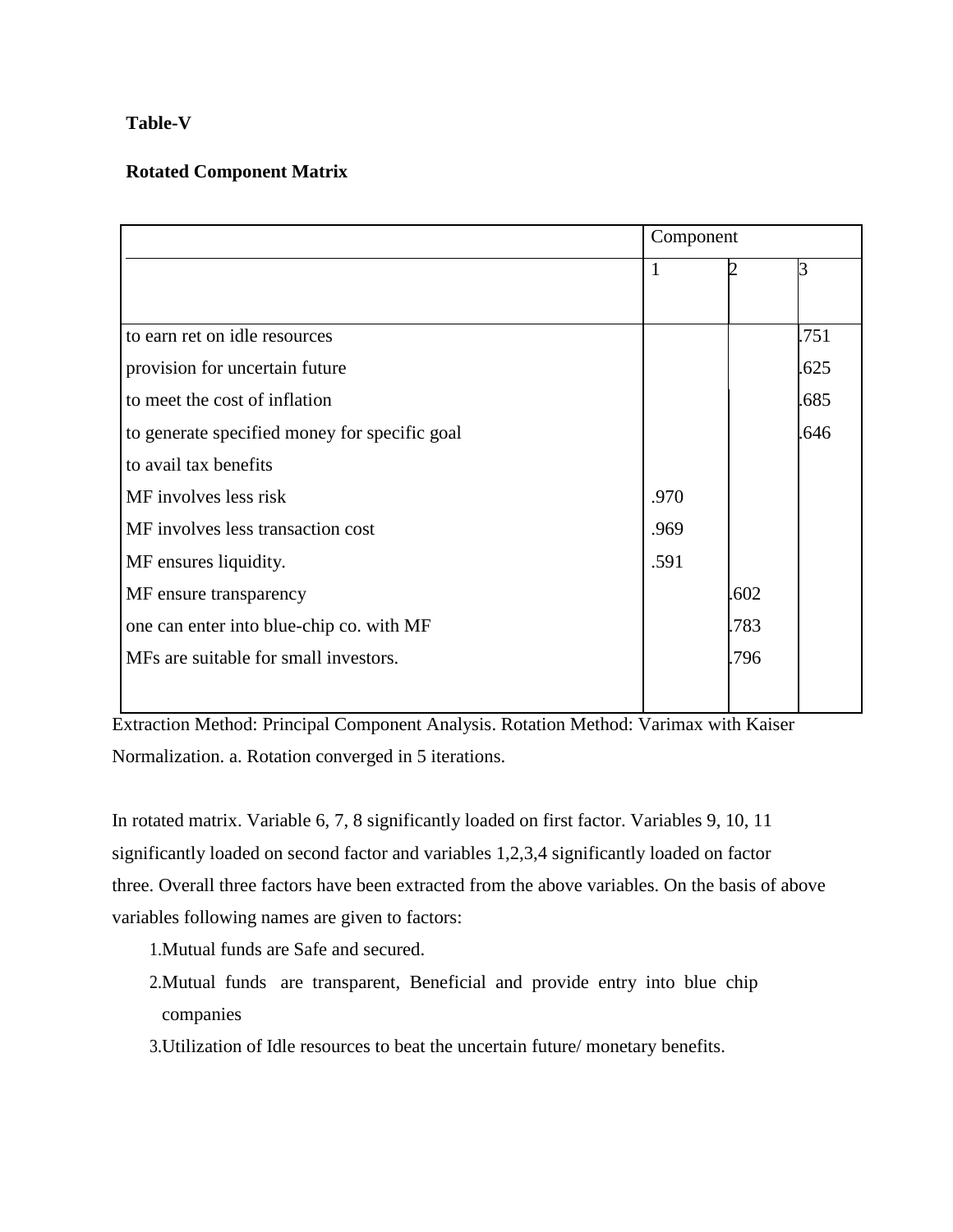These factors facilitate the investment in mutual funds. The findings of the study revealed that investors think that mutual funds are safe and secured, these provides the entry into blue chip companies. Moreover they believe that mutual funds provide monetary benefits.

#### **Suggestions for Growth of Mutual Funds in India:**

These suggestions were given on the basis of general observations:

- $\overrightarrow{P}$  There is a strong need on the part of mutual fund companies to create the awareness among the investors regarding the concept of mutual funds and its mechanism.
- $\blacktriangleright$ Investors do invest in mutual funds but they have no idea how the mutual fund works. They totally relied on the fund houses.
- Mutual fund Regulators should do lots of efforts to educate the investors regarding mutual funds. Majority of the investors consider mutual fund as safe investment tool. So there is need to educate the investors that mutual funds involve the market risk.
- $\sim$  Mutual fund companies should focus on the rural areas. All the Mutual fund companies are operating in big cities only. Majority of the investors belong to urban areas. There should be inclusive approach for mutual funds.
- There is need of separate investor's grievance redresser agency. So that the problems of investors can be sorted without any wastage of time. It will enhance the confidence of investors in mutual funds. Majority of the investors feel frustrated if there problems are not properly listened by the mutual funds.
- ➤ Information should be disseminating to investors quickly regarding dividend details, quarterly statements as well as risk return relationship of the schemes.
- There is a need to educate the agents or distributors of the mutual funds. Even they lack the knowledge of mutual funds. Moreover investors find it difficult to approach the distributors.
- $\overrightarrow{P}$  There should be a top class code of conduct for all Asset management Companies. Then only the mutual fund industry can grow at rapid pace.
- $\sim$  Mutual fund companies should not focus on the increase in number of scheme but on the quality of the schemes in terms of its composition, various stock included in its portfolio and revision of portfolios regularly.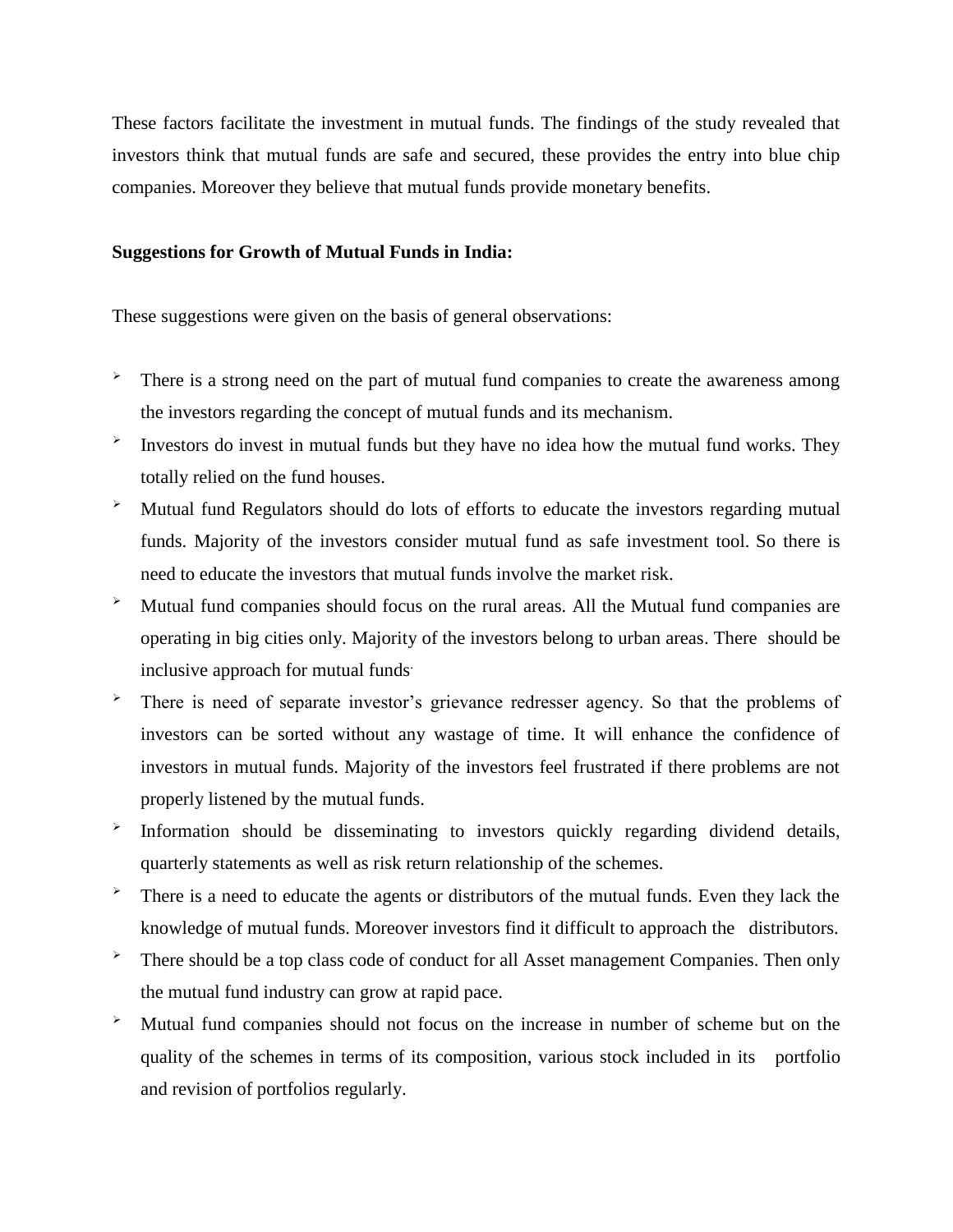- $\overrightarrow{P}$  There is need to create the awareness of different plans under the same scheme. Investor has no knowledge of the dividend plan and growth plan. They simply invest in the scheme by its name they have no idea about the features of dividend plan and growth plan.
- $\rightarrow$  AMC just make the portfolio for diversification but they don't deeply make the research while choosing the sectors in portfolio. Hence there is a need to train the asset management companies.
- > There should be transparency on the part of mutual funds companies.

#### **Conclusion:**

Synoptically, the study concluded that mutual fund industry in India has succeed to attract the investors towards mutual funds. it can been seen from the findings of the study that investors find mutual fund as safe and secured investment option with monetary benefits and they found mutual fund to provide an entry into Blue-chip companies. The study also found that investors consider mutual funds as a safe investment option, but there is a need to educate the investors that mutual fund involves a market risk. There should be need on the part of regulators and fund houses to create awareness regarding the working of mutual fund companies. There are lots of suggestions for growth of mutual funds in India. But in nutshell there should be transparency, top class code of conduct for AMCs and investor grievance redresser agency. And proper information should be disseminated to investors.

#### **Bibliography:**

Das, Bhagaban, Mahanty, Sangeeta and Shil, Nikhil Chandra (2008) "Mutual Funds Vs Life Insurance: Behavioral Analysis of Retail Investors" International Journal of Business and Management, Vol. 3, No. 10, pp 89- 103. Available at www.ccsenet.org/journal.html.

Das, Sanjay (2011) "Small investor's perceptions on mutual funds in Assam: an Empirical Analysis" ABHINAV National Monthly Refereed Journal of Research in Commerce & Management, Vol. No. 1, issue 8, pp 11-27. Available at www.Abhinavjournal.Com.